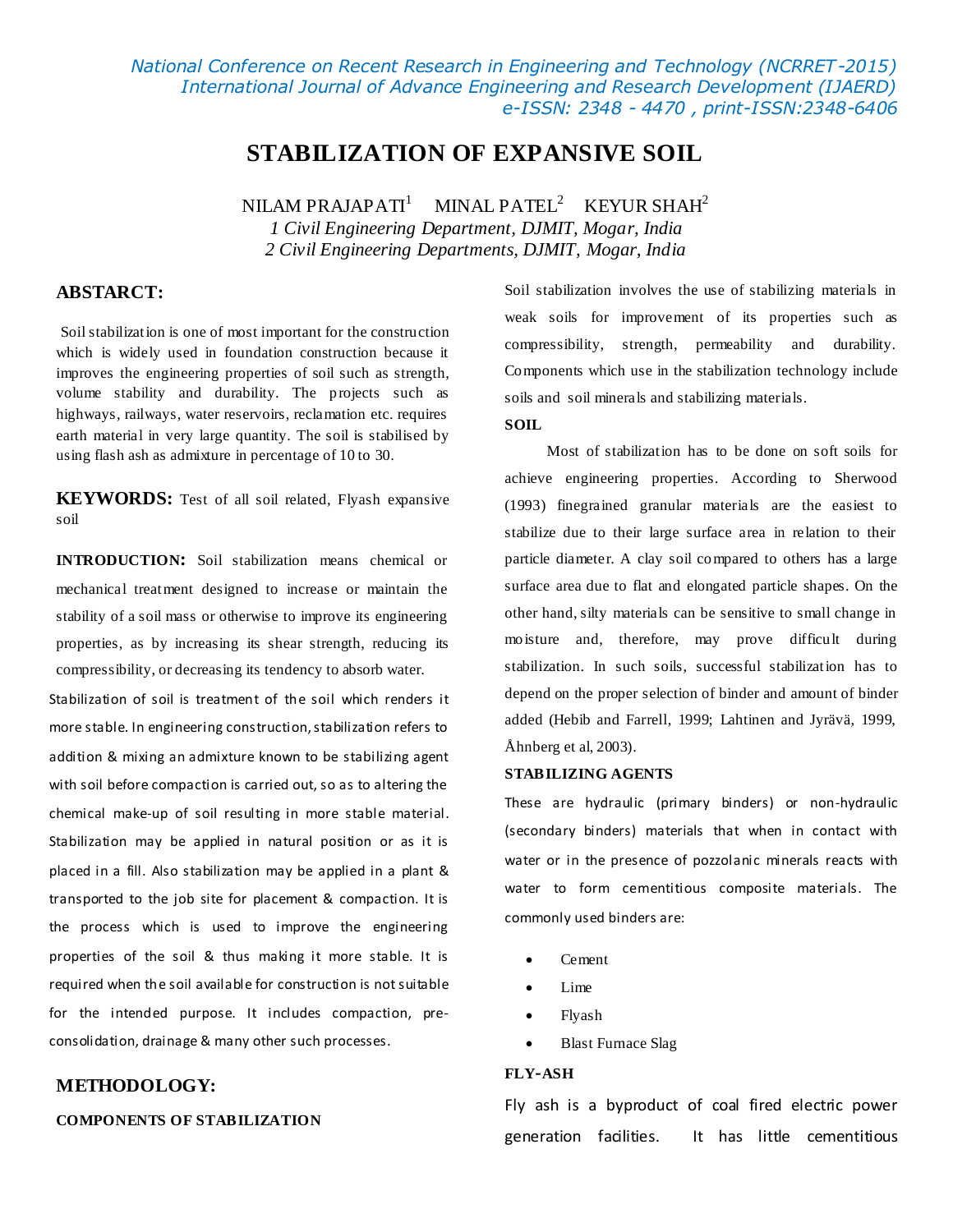properties compared to lime and cement. Most of the fly ashes belong to secondary binders; these binders cannot produce the desired effect on their own. However, in the presence of a small amount of activator, it can react chemically to form cementitious compound that contributes to improved strength of soft soil. Fly ashes are readily available, cheaper and environmental friendly. There are two main classes of fly ashes; dass  $C$  and dass  $F$ . Class  $C$  fly ashes are produced from burning subbituminous coal; it has high cementing properties because of high content of free CaO. Class C from lignite has the highest CaO (above 30%) resulting in self-cementing characteristics (FM 5- 410).

Soil fly ash stabilization has the following limitations,

- Soil to be stabilized shall have less moisture content: therefore, dewatering may be required.
- Soil-fly ash mixture cured below zero and then soaked in water is highly susceptible to slaking and strength loss.
- Sulfur contents can form expansive minerals in soil-fly ash mixture, which reduces the long term strength and durability.

## **PROPERTIES OF FLYASH**

| Sr.            | <b>Characteristics</b>                                                                 | <b>Requirement Grade</b><br>of Flyash                                                |     |
|----------------|----------------------------------------------------------------------------------------|--------------------------------------------------------------------------------------|-----|
| No.            |                                                                                        |                                                                                      | Ш   |
| 1              | Fineness - Specific<br>Surface in $m^2$ /kg by<br>Blaine's permeability<br>method, Min | 320                                                                                  | 250 |
| $\overline{2}$ | Lime Reactivity $-$<br>Average Compressive<br>Strength N/mm <sup>2</sup> , Min         | 4.0                                                                                  | 3.0 |
| 3              | Compressive Strength at<br>28 days, N/mm <sup>2</sup> , Min                            | Not less than 80% of<br>the strength of<br>corresponding plain<br>cement mortar cube |     |

| 4 | Drying Shrinkage, %, Max                                        | 0.15 | 0.10 |  |
|---|-----------------------------------------------------------------|------|------|--|
| 5 | Soundness by autoclave<br>test expansion of<br>specimen, %, max | 0.8  | 0.8  |  |
|   |                                                                 |      |      |  |

## **Physical Properties of Flyash**

## **PREPARATION OF SOIL AND EXPERIMENTS**

Flyash is mixed with sol in varying percentage of 10% 20% and 30% with the natural soil. The flyash is mixed with soil on fully dry weight in required proportion. The different test of soil which is preformed in the laboratory according to IS CODE standards.

## **The following test is to be carried out**

- Core Cutter Test
- Specific Gravity
- Atterberg's Limit
- Proctor Compaction
- Triaxial Shear Test
- Unconfined Compressive Strength
- Free Swell Test

## **RESULTS AND DISCUSSION**

Field bulk density of soil is 1.27 gm/cc

Dry density of soil is 1.14 gm/cc

Moisture content of soil is 11%

Specific gravity of soil is 2.5

## **Atterberg's Limit**

| <b>SRNO</b> | Soil + Flysh         | LIQUID LIMIT |
|-------------|----------------------|--------------|
|             | Soil                 | 41.7         |
|             | Soil $+10\%$ Fly ash | 41.1         |
|             | Soil $+20\%$ Fly ash | 37.6         |
|             | Soil $+30\%$ Fly ash | 36.2         |

| <b>SRNO</b> | Soil + Flysh         | PLASTIC LIMIT |
|-------------|----------------------|---------------|
|             | Soil                 | 30.5          |
| 2           | Soil $+10\%$ Fly ash | 20.96         |
| 3           | Soil $+20\%$ Fly ash | 18.69         |
| 4           | Soil $+30\%$ Fly ash | 18.36         |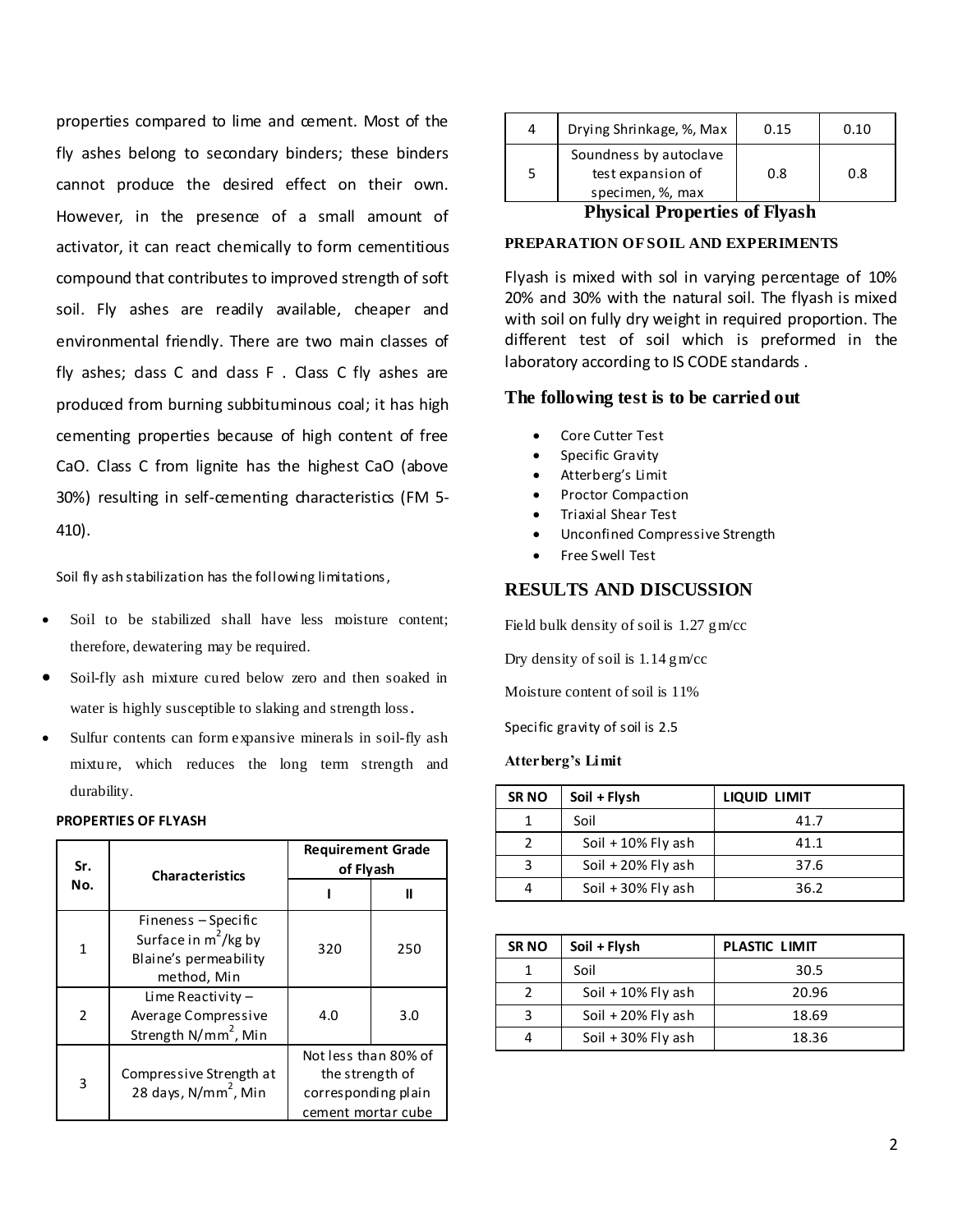

| <b>SRNO</b> | Soil + Flysh         | <b>SHRINKAGE LIMIT</b> |
|-------------|----------------------|------------------------|
|             | Soil                 | 42.2                   |
| 2           | Soil $+10\%$ Fly ash | 43.55                  |
| 3           | Soil $+20\%$ Fly ash | 43.17                  |
|             | Soil $+30\%$ Fly ash | 36.44                  |



| <b>SR</b><br><b>NO</b> | Soil + Flysh         | MDD gm/cc | OMC in % |
|------------------------|----------------------|-----------|----------|
| 1                      | Soil                 | 1.738     | 15.50    |
| $\mathcal{P}$          | Soil $+10\%$ Fly ash | 1.777     | 15.5     |
| ς                      | Soil $+20\%$ Fly ash | 1.793     | 16.3     |
|                        | Soil + 30% Fly ash   | 1.756     | 18       |
|                        |                      |           |          |





**TRIAXIAL S HEAR TEST**

## **PROCTOR COMPACTION TES T:**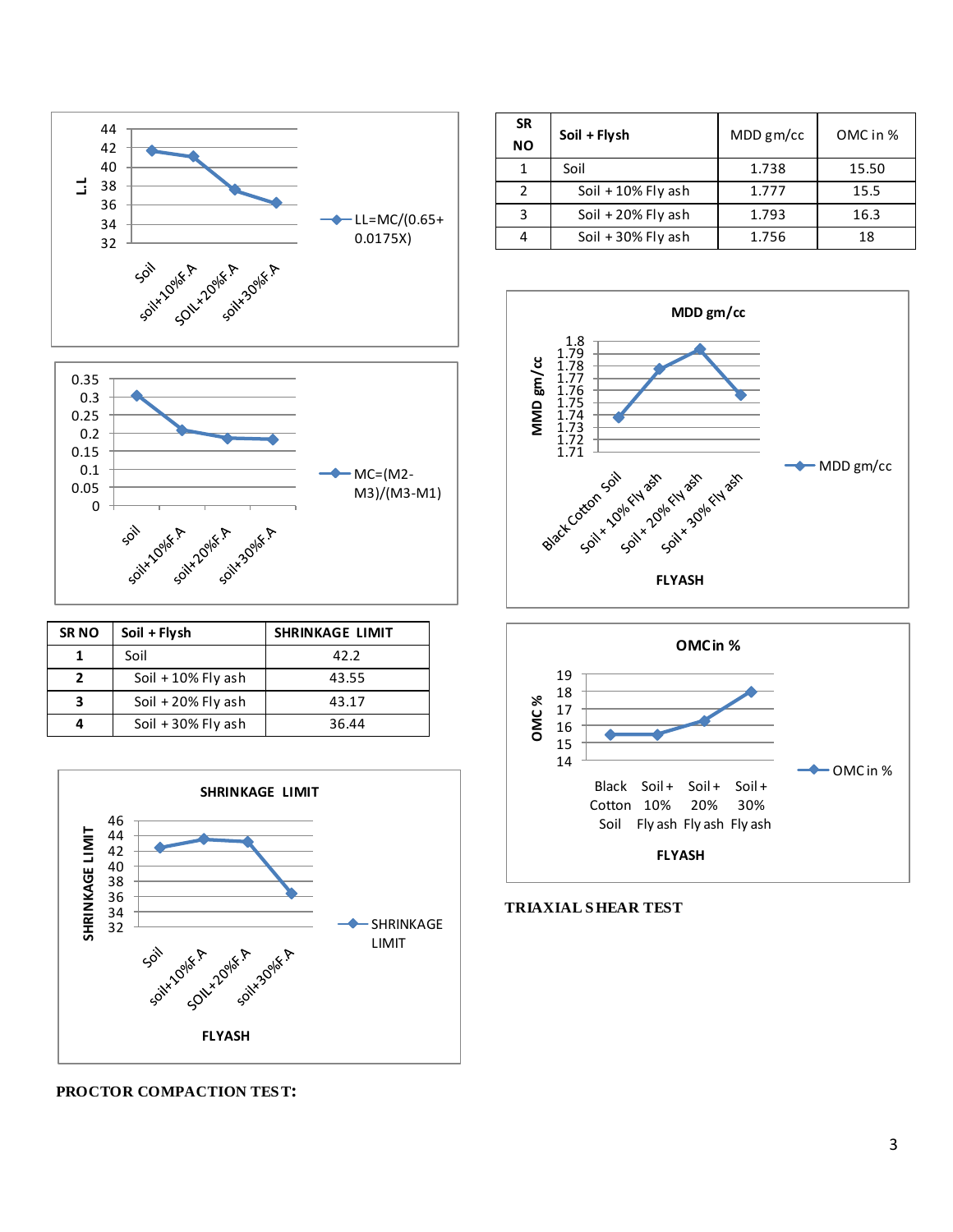| <b>FLYASH</b> | ANGLE OF INTERNAL | <b>COHESSION</b> |
|---------------|-------------------|------------------|
| (%)           | FRICTION(DEGREE)  | (kPa)            |
| 0             | 20                | 150              |
| 5             | 21                | 130              |
| 10            | 22.5              | 125              |
| 15            | 23.5              | 120              |
| 20            | 26                | 100              |





## **UNCONFINED COMPRESS IVE STRENGTH**

| <b>SR</b> |                      |      |          |          |              |
|-----------|----------------------|------|----------|----------|--------------|
| <b>NO</b> | <b>SAMPLE</b>        | SOIL | SOIL+10% | SOIL+20% | soil $+30\%$ |
|           | UCS                  |      |          |          |              |
|           | (kN/m <sup>3</sup> ) | 2696 | 3513     | 2850     | 2159         |



#### **FREE SWELL TES T**

| SR.NO         | SOIL            | <b>FREE SWELL%</b> |
|---------------|-----------------|--------------------|
| 1             | Expansive soil  | 52.39              |
| $\mathcal{P}$ | Soil+10%fly ash | 28.35              |
| 3             | Soil+20%fly ash | 22                 |
|               | Soil+30%fly ash | 18.82              |



## **CONCLUSIONS:**

Graphical representation of the test results are presented above with varying percentage of Flyash. Based on the test result following conclusions are established.

- From % Flyash v/s Liquid Limit, it can be concluded that with increase in Flyash content, the liquid limit decreases.
- From % Flyash v/s Plastic Limit, it can be concluded that with increase in Flyash content, the Plastic limit decreases.
- Illustrates that with increase in Flyash percentage beyond 20%, the dry density of the mix reduces.